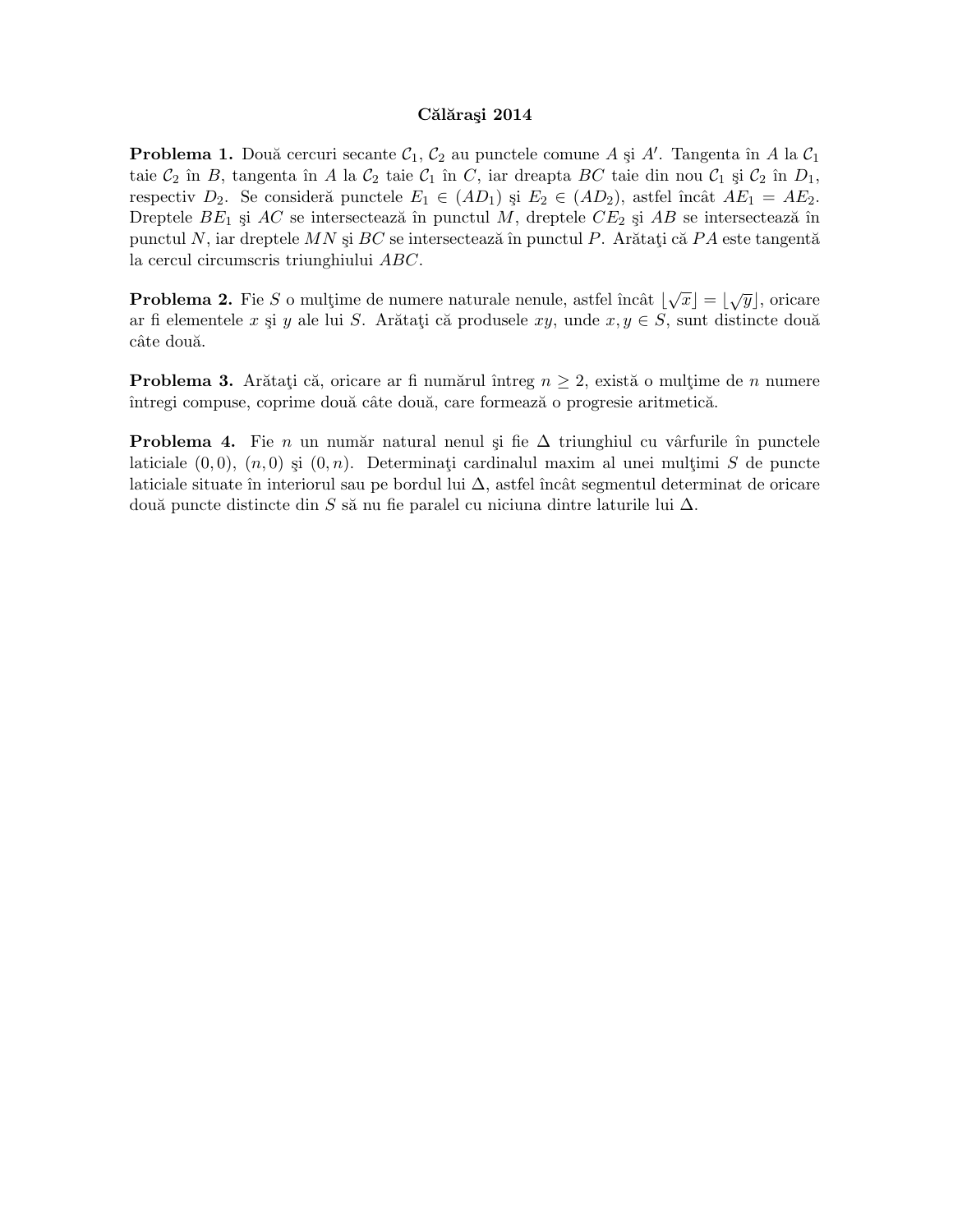## Călărași  $2014$  — Solutions

**Problem 1.** Two circles  $\gamma_1$  and  $\gamma_2$  cross one another at two points; let A be one of these points. The tangent to  $\gamma_1$  at A meets again  $\gamma_2$  at B, the tangent to  $\gamma_2$  at A meets again  $\gamma_1$ at C, and the line BC meets again  $\gamma_1$  and  $\gamma_2$  at  $D_1$  and  $D_2$ , respectively. Let  $E_1$  and  $E_2$  be interior points of the segments  $AD_1$  and  $AD_2$ , respectively, such that  $AE_1 = AE_2$ . The lines  $BE_1$  and AC meet at M, the lines  $CE_2$  and AB meet at N, and the lines MN and BC meet at P. Show that the line  $PA$  is tangent to the circle  $ABC$ .

**Solution.** We shall prove that  $PA^2 = PB \cdot PC$ . By Stewart's relation,  $PA^2 \cdot BC \mp AB^2$ .  $PC \pm AC^2 \cdot PB = PB \cdot PC \cdot BC$ , this amounts to showing  $PB \cdot AC^2 = PC \cdot AB^2$ .

To begin, apply Menelaus' theorem to triangles  $ABD_2$ ,  $ACD_1$ ,  $ABC$  and transversals  $NE_2C$ ,  $ME_1B$ ,  $MNP$ , respectively, to write

$$
\frac{NB}{NA} \cdot \frac{CD_2}{CB} \cdot \frac{E_2A}{E_2D_2} = 1, \quad \frac{MA}{MC} \cdot \frac{E_1D_1}{E_1A} \cdot \frac{BC}{BD_1} = 1, \quad \frac{MC}{MA} \cdot \frac{NA}{NB} \cdot \frac{PB}{PC} = 1,
$$

so, multiplying the three,

$$
\frac{E_1 D_1}{E_2 D_2} \cdot \frac{CD_2}{BD_1} \cdot \frac{PB}{PC} = 1,
$$
\n<sup>(\*)</sup>

on account of  $AE_1 = AE_2$ . Since  $\angle AD_1B = \angle BAC = \angle AD_2C$ , it follows that  $AD_1 = AD_2$ , so  $E_1D_1 = E_2D_2$ , with reference again to  $AE_1 = AE_2$ . Consequently,  $PB/PC = BD_1/CD_2$ , by  $(*).$ 

Finally, similarity of the triangles ABC and  $D_1BA$  yields  $BD_1 = AB^2/BC$ . Similarly,  $CD_2 =$  $AC^2/BC$ , so  $PB \cdot AC^2 = PC \cdot AB^2$ , by the preceding. This ends the proof.



**Problem 2.** Let S be a set of positive integers such that  $|\sqrt{x}| = |\sqrt{y}|$  for all  $x, y \in S$ . Show that the products  $xy$ , where  $x, y \in S$ , are pairwise distinct.

**Solution.** We first show that if  $x_1, x_2, x_3, x_4$  are (not necessarily distinct) members of S such that  $x_1x_2 \leq x_3x_4$ , then  $x_1 + x_2 \leq x_3 + x_4$ .

Suppose, if possible, that  $x_1 + x_2 > x_3 + x_4$ . Let  $n = \lfloor \sqrt{x} \rfloor$ ,  $x \in S$ , and write  $x_k = n^2 + w_k$ , where the  $w_k$  are non-negative integers less than  $2n+1$ , to deduce that  $w_1 + w_2 - w_3 - w_4 \ge 1$ . The condition  $x_1x_2 \le x_3x_4$  yields  $(w_1 + w_2 - w_3 - w_4)n^2 \le w_3w_4 - w_1w_2$ , so  $w_3 > 0$  and

$$
n^{2} \leq (w_{1} + w_{2} - w_{3} - w_{4})n^{2} \leq w_{3}w_{4} - w_{1}w_{2} < w_{3}(w_{1} + w_{2} - w_{3}) - w_{1}w_{2}
$$
\n
$$
= (w_{1} - w_{3})(w_{3} - w_{2}) \leq ((w_{1} - w_{3}) + (w_{3} - w_{2}))^{2}/4 = (w_{1} - w_{2})^{2}/4 \leq n^{2},
$$